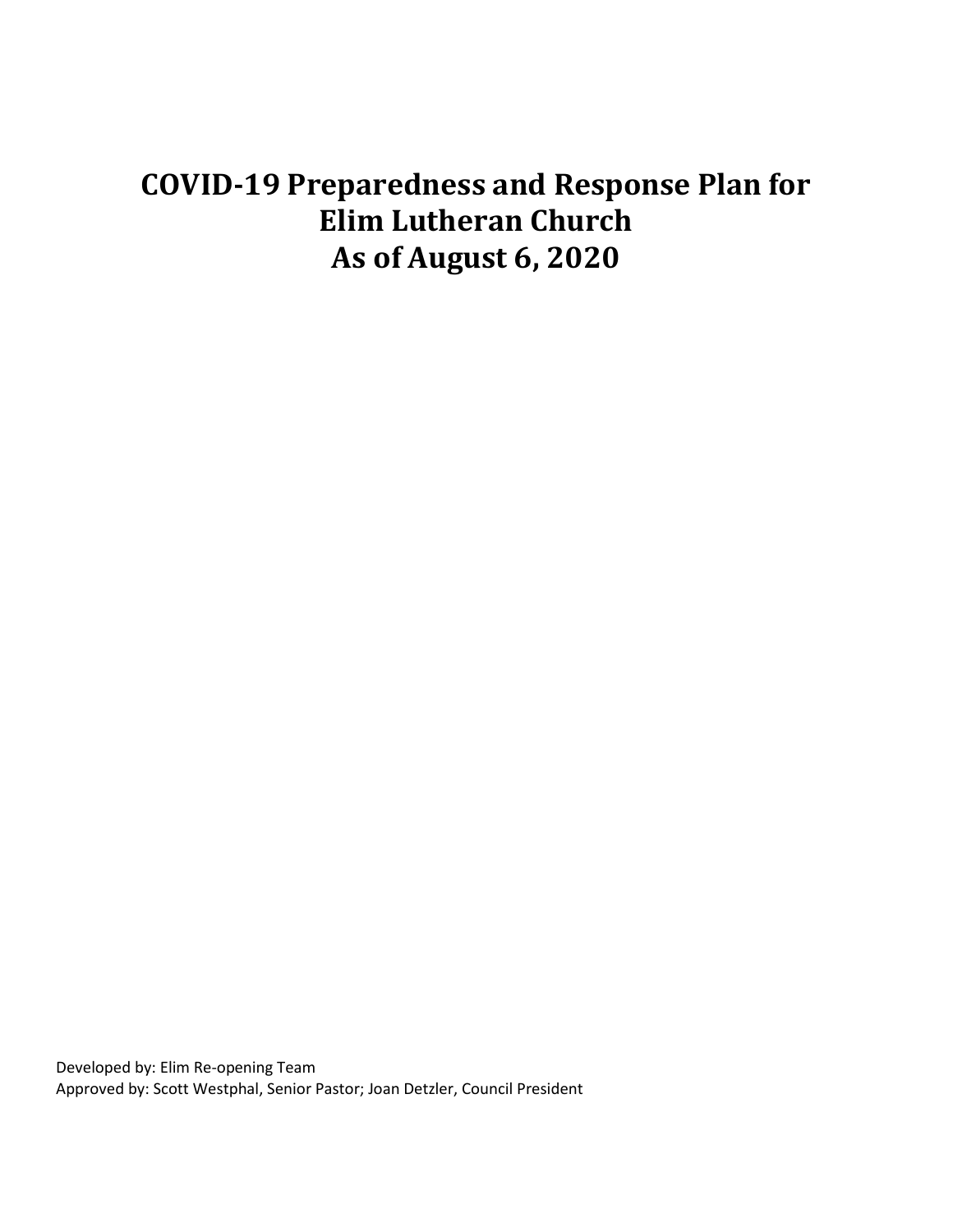Elim Lutheran Church is committed to providing a safe and healthy facility for our staff, members, and visitors. This plan was developed in response to the COVID-19 pandemic in order to ensure we implement strategies and procedures to preserve public health. The entire congregation has a role in implementing this plan if we are to limit transmission of COVID-19 within our facility and our community. Therefore, all persons in our facility will be expected to comply with all aspects of this plan. The congregational leadership and council have full support in enforcing the provisions of this policy.

This plan has been developed with guidance and recommendations from the Centers for Disease Control and Prevention (CDC), Minnesota Department of Health, Saint Paul Area Synod and ELCA and Governor Walz's relevant Executive Orders have been incorporated into the plan as appropriate including:

- Hand hygiene, and wearing of masks and gloves when indicated;
- Prompt identification and isolation of sick persons;
- Controls for social distancing;
- Housekeeping, including cleaning, disinfection and decontamination;
- Communications and training that will be provided to persons on-site; and
- Management and supervision necessary to ensure effective implementation of the plan.

This preparedness and response plan assumes the following:

- 1. Elim will follow guidance from the Minnesota Governor, Minnesota Department of Health, Saint Paul Area Synod, and ELCA.
- 2. Elim personnel will fall into different disease risk categories and decisions for return to the facility will be made in accordance with medical and public health guidance for risk stratification (e.g. age, health status). Elim's role is not to determine the risk level of individuals; rather the church leadership should ensure that individuals can make their own informed choices and be supported.
- 3. Elim staffing and activities resumption will occur in a phased approach and comply with established guidance provided in this plan.
- 4. The COVID19 situation will evolve and Elim is committed to adapting within this dynamic environment. The baseline level of risk for those working and using our facility will change as restaurants, retail businesses, schools, etc. reopen, requiring a reassessment of what level of resumption and precautions are appropriate.
- 5. Those functions that can be successfully completed while staying at home will continue until Elim is fully opened.
- 6. Social distancing, wearing of masks or other appropriate PPE, hand-washing, and disinfection of surfaces are key factors to reducing the transmission of the COVID-19 virus.
- 7. Large gatherings are unlikely to be safe for some time. Worship services, and other large gatherings should be carried out online.
- 8. Personal responsibility is key to safe operations and the avoidance of disease transmission. Educational materials will be developed for staff, members, and visitors to Elim's facility.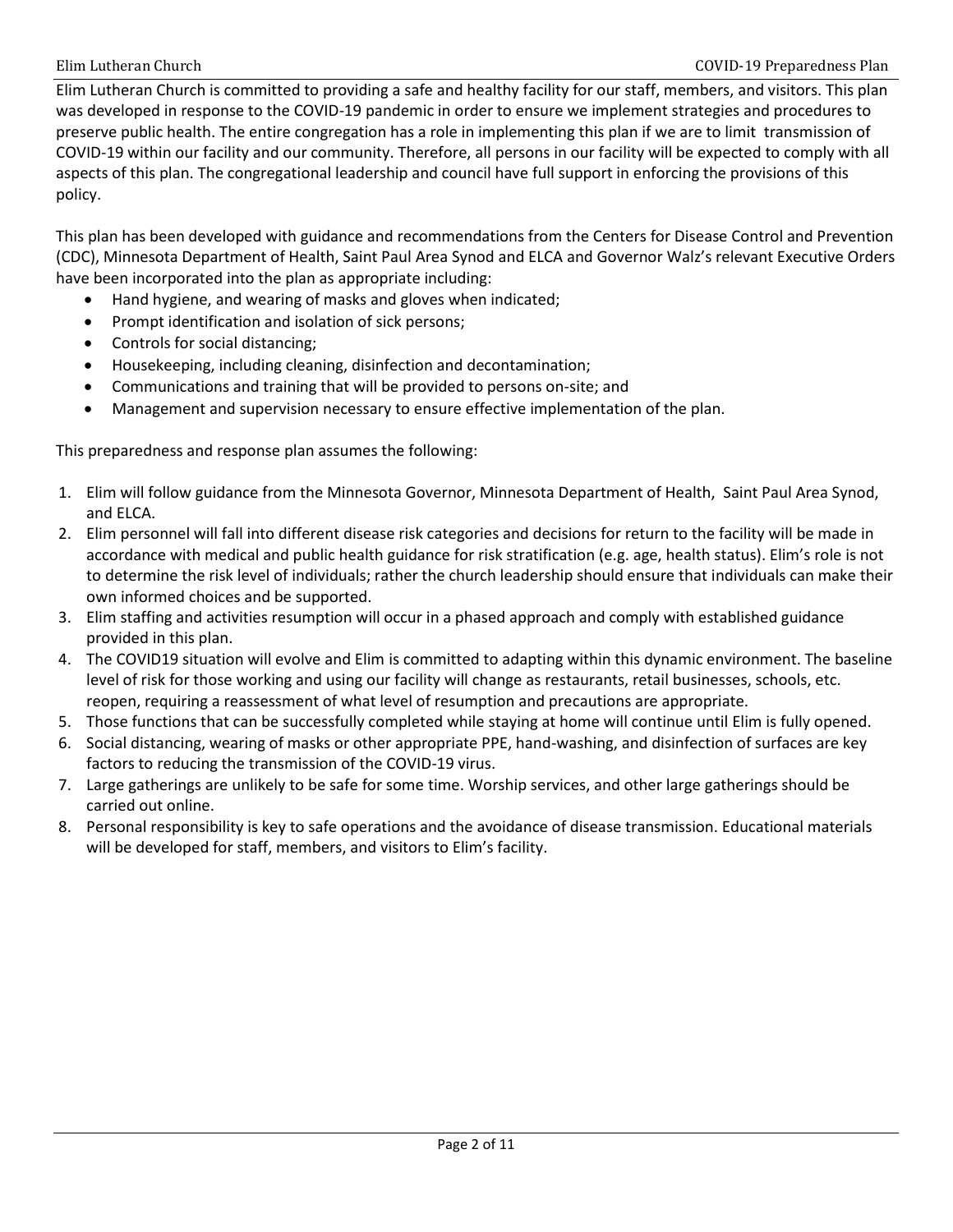## COVID-19 Plan Management

The COVID -19 church coordinator(s) are the Senior Pastor and the Council President and they are responsible for COVID-19 assessment and implementation of this plan with the Advisory Team. All staff in the facility will be provided with the coordinator's name and how to contact the coordinator with any COVID-19 concerns via phone or email. Infection control and occupational safety and health plans will apply to anyone working in or visiting the church (e.g., all staff, members, and visitors).

- The church coordinator(s) and staff leadership are aware of and will follow all applicable regulations and public health agency guidelines.
	- o Federal guidelines: Centers for Disease Control and Prevention
	- o State guidelines: Minnesota Department of Health
- Facility assessments to identify COVID-19 risks and prevention strategies should be done periodically as part of sound occupational health and public health practice. This plan will be reviewed every 30 days to ensure effectiveness.

### Facility Public Health Measures

Infection prevention measures are being implemented at our facility in accordance with public health guidance and best practices.

### **Handwashing**

Anyone in the Elim facility is instructed to wash their hands frequently, for at least 20 seconds with soap and water throughout the day. Specific attention to be given at the beginning and end of their time on-site, prior to any mealtimes, and after using the toilet. IF soap and water washing is not available, hand-sanitizer (with greater than 60% ethyl alcohol)can be used as long as hands are not visibly soiled. Hand sanitizer dispensers will be located at the main entrance to the sanctuary, in the sacristy, in the hallway outside fellowship hall, in the hallway by the foodshelf/AA meeting/pre-school and inside the lower level parking lot entrance.

- A "Clean Your Hands!" poster is located in all restrooms providing proper hand washing methods. Posters are available from CDC and state departments of health.
- In occupied areas, custodial staff are checking and replenishing soap dispensers, paper towels, and hand sanitizer stations at a minimum of once per day, and more often in heavily trafficked public spaces

### **Respiratory etiquette: Cover your cough or sneeze**

Everyone is asked to cover their mouth and nose with their sleeve or a tissue when coughing or sneezing and to avoid touching their face—in particular their mouth, nose, and eyes—with their hands. Tissues should be disposed of in the trash and individuals should wash or sanitize their hands immediately afterward. Respiratory etiquette reminders appear on posters and tissues and trash receptacles are readily available.

- The CDC "Stop the Spread of Germs" posters are posted in all building lobbies and other common areas.
- Tissues in common areas.
- Employees are expected to wear cloth face coverings (masks) in public settings where social distancing measures are difficult to maintain. Individuals may bring their own mask, or Elim may order them for staff.

### **Social distancing**

Everyone entering the facility is asked to practice social distancing based on public health guidance and best practices. These measures may be adjusted according to phases of this preparedness and response plan.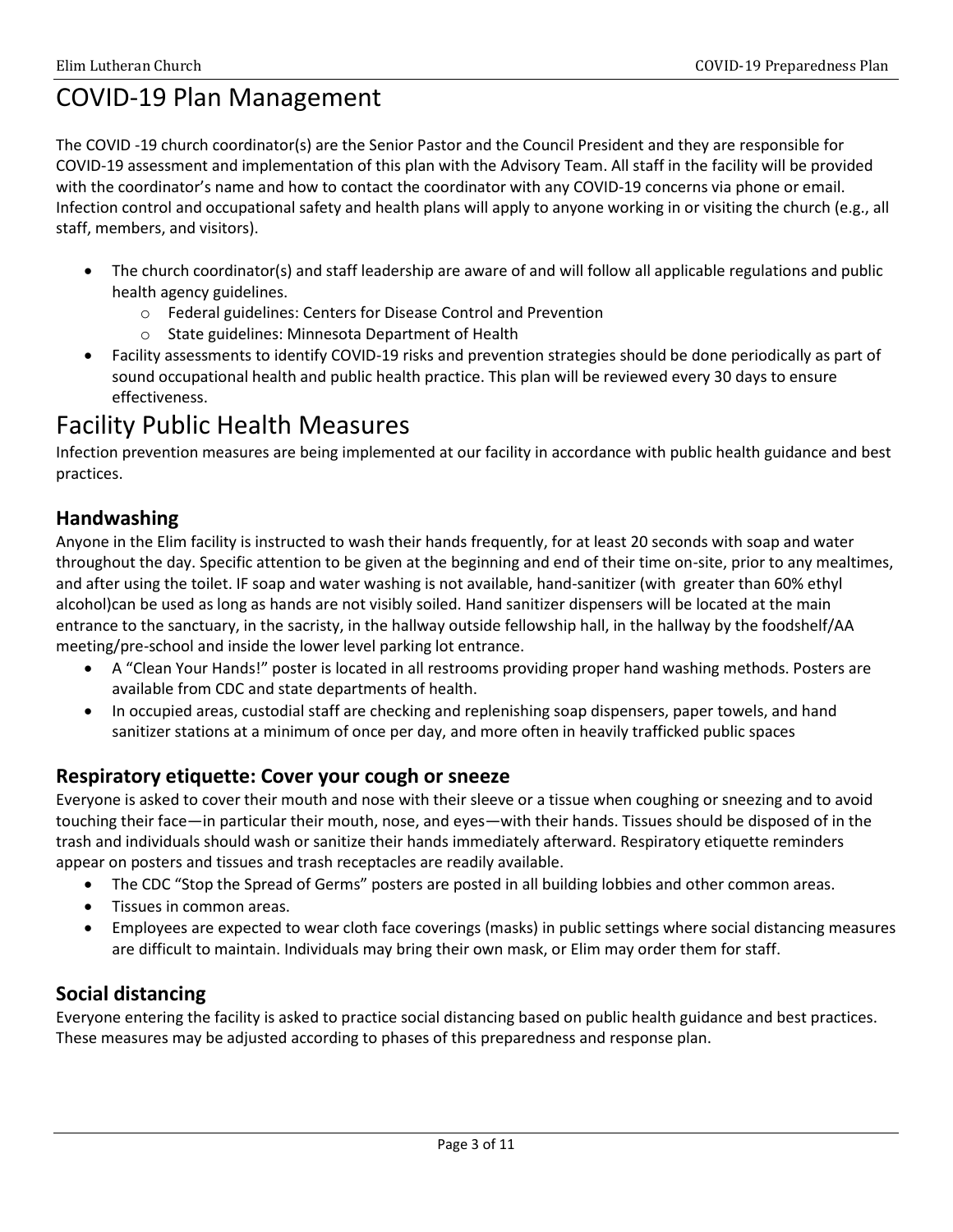### **Remote Work and Adjusted Onsite Hours**

Elim has implemented the following procedures and practices for remote work and adjusted hours. All staff will meet with their supervisor to determine an individual plan for work location based on responsibilities and risk levels.

- Remote work is approved and expected for all persons who can accomplish their primary duty functions from home.
- Staff are provided guidance and training to work remotely. Elim's COVID-19 coordinators will assign trainers appropriate to the task of training staff to work remotely.
- Equipment is available for staff members to complete their assigned responsibilities and tasks. Equipment questions should be directed to Elim's COVID-19 coordinators.
- Flexible hours and staggered shifts are available to minimize the number of persons in the facility at one time. Requests and approval for flexible hours and staggered shifts will be handled by the Senior Pastor.

### **Onsite Work**

Staff, members, and visitors will avoid gathering in groups and in confined areas where six feet separation cannot be maintained. Staff, members and visitors are required to wear masks at all times. Masks may be removed when staff are in their personal offices and where six feet of separation is feasible.

- Shared staff offices are assessed and where feasible staff are reassigned to other working areas or alternate hours to maintain social distancing. In the front office and accounting office, the Financial Secretary will be in on Mondays and Wednesdays, the Treasurer on Tuesdays and Thursdays, and the Parish Secretary on Fridays.
- In areas where shared workspace is in use, sanitizing wipes are available to clean prior to and after use. Wipes must be immediately disposed of in the trash after use.
- Staff will avoid using anyone else's personal protective equipment, phones, computer equipment, desks, cubicles, workstations, offices, or other personal work tools and equipment.
- Common spaces such as break rooms, study spaces and conference rooms are to be arranged to promote social distancing.
- Where possible, internal doors will be left open during working hours to minimize doorknob contact, including offices, conference room, chapel, nursery, fellowship hall, bathrooms and classrooms.

### **Housekeeping**

Regular housekeeping practices are being enhanced by Elim staff in accordance with CDC guidance. Frequent cleaning and disinfecting will be conducted in shared spaces (e.g. break rooms) and high-touch areas (e.g. door handles, railings).

- All custodial staff and their supervisors are provided refresher training on proper cleaning techniques, as well as background information on COVID-19[. https://www.cdc.gov/coronavirus/2019-ncov/community/disinfecting](https://www.cdc.gov/coronavirus/2019-ncov/community/disinfecting-building-facility.html)[building-facility.html](https://www.cdc.gov/coronavirus/2019-ncov/community/disinfecting-building-facility.html) [https://www.epa.gov/sites/production/files/2020-04/documents/316485](https://www.epa.gov/sites/production/files/2020-04/documents/316485-c_reopeningamerica_guidance_4.19_6pm.pdf) [c\\_reopeningamerica\\_guidance\\_4.19\\_6pm.pdf](https://www.epa.gov/sites/production/files/2020-04/documents/316485-c_reopeningamerica_guidance_4.19_6pm.pdf)
- All cleaning products meet U.S. Environmental Protection Agency (EPA) requirements.
- If there is a confirmed positive case reported to Elim, the COVID-19 coordinators will coordinate cleaning and disinfecting of that individual's work space.
- Custodian will clean public spaces such as lobbies, restrooms, door handles, handrails, and elevator buttons at least once daily, and more frequently if deemed necessary.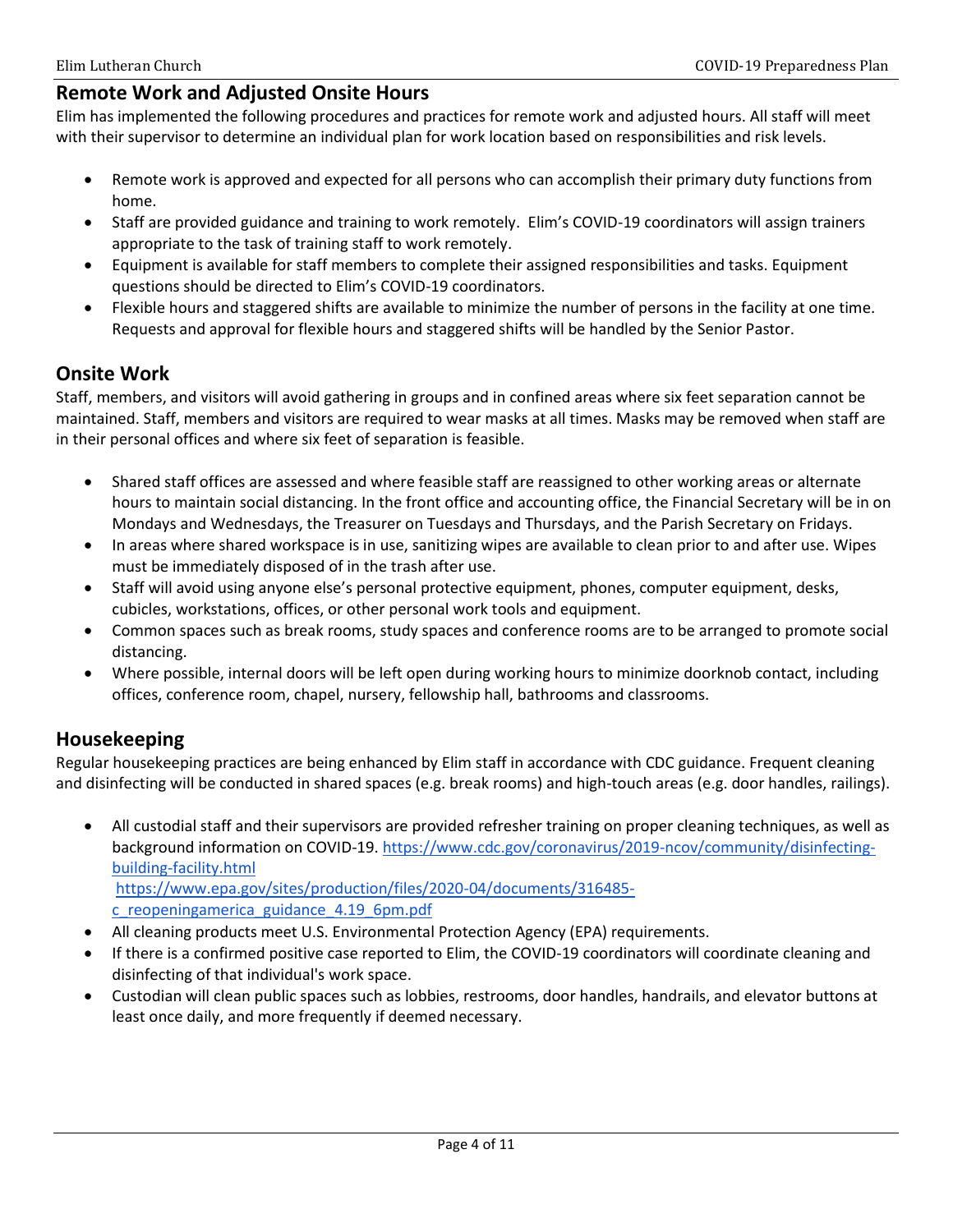### Screening, Exposure, and Illness Policies

Elim will notify all staff of screening protocols, self-monitoring guidelines, and policies for staff exposed or exhibiting symptoms via email. All COVID-19 related updates will be communicated to staff via email within 24 hours of the update.

Elim has leave policies that encourage staff to stay at home when they are sick, when household members are sick, or when they are required by a healthcare provider to isolate or quarantine themselves or a member of their household.

Questions on leave policies should be directed to Elim's Personnel Policy Manual or the Personnel Committee.

### **Employee Self-Screening for those Working On-Site**

Staff members should conduct self-monitoring for signs and symptoms of COVID-19. Symptoms of the virus often include but are not limited to fever, cough, and shortness of breath. Information on COVID-19 signs and symptoms are available at the CDC website.

Staff must report symptoms to the COVID-19 coordinators. Employees exhibiting symptoms should not come into the church.

- Take your temperature in the morning and when you return home from work. Log those results and report any fever to your supervisor.
- Report any exposure to COVID-19 positive individuals, respiratory symptoms, sore throat, or dry cough to your supervisor.
- If the employee indicates any of these conditions, the supervisor may require that the employee stay home, and the employee should seek guidance from their healthcare provider.

If an employee begins to exhibit symptoms while at work, the employee shall notify the Senior Pastor by telephone or intercom and isolate in his/her workspace to avoid shedding virus to other parts of the church and shall be sent home.

### **Confirmed Cases**

If a COVID-19 case is confirmed in a staff member or in a member of their household, the staff member will be asked to remain at home and considered to be in quarantine for no less than 14 days. A facility assessment will begin to determine what additional public health and cleaning measures should be implemented.

Elim will work with the MN Department of Health to inform staff members if they have been exposed to a person with COVID-19 in our facility, and the MN Department of Health will provide instructions regarding staff self-quarantine measures.

### **Communications and Training**

This preparedness and response plan is communicated with staff and members of the congregation via the Elim website and printed copies will be available in the church office. Training is available to staff and persons using the facility. Training will consist of printed materials and videos (if available) Topics will include but are not limited to:

- Personal Protective Equipment,
- disinfection measures
- social distancing protocol
- COVID-19 signs and symptoms information
- return-to-work policies
- self-monitoring practices
- signage
- enhanced cleaning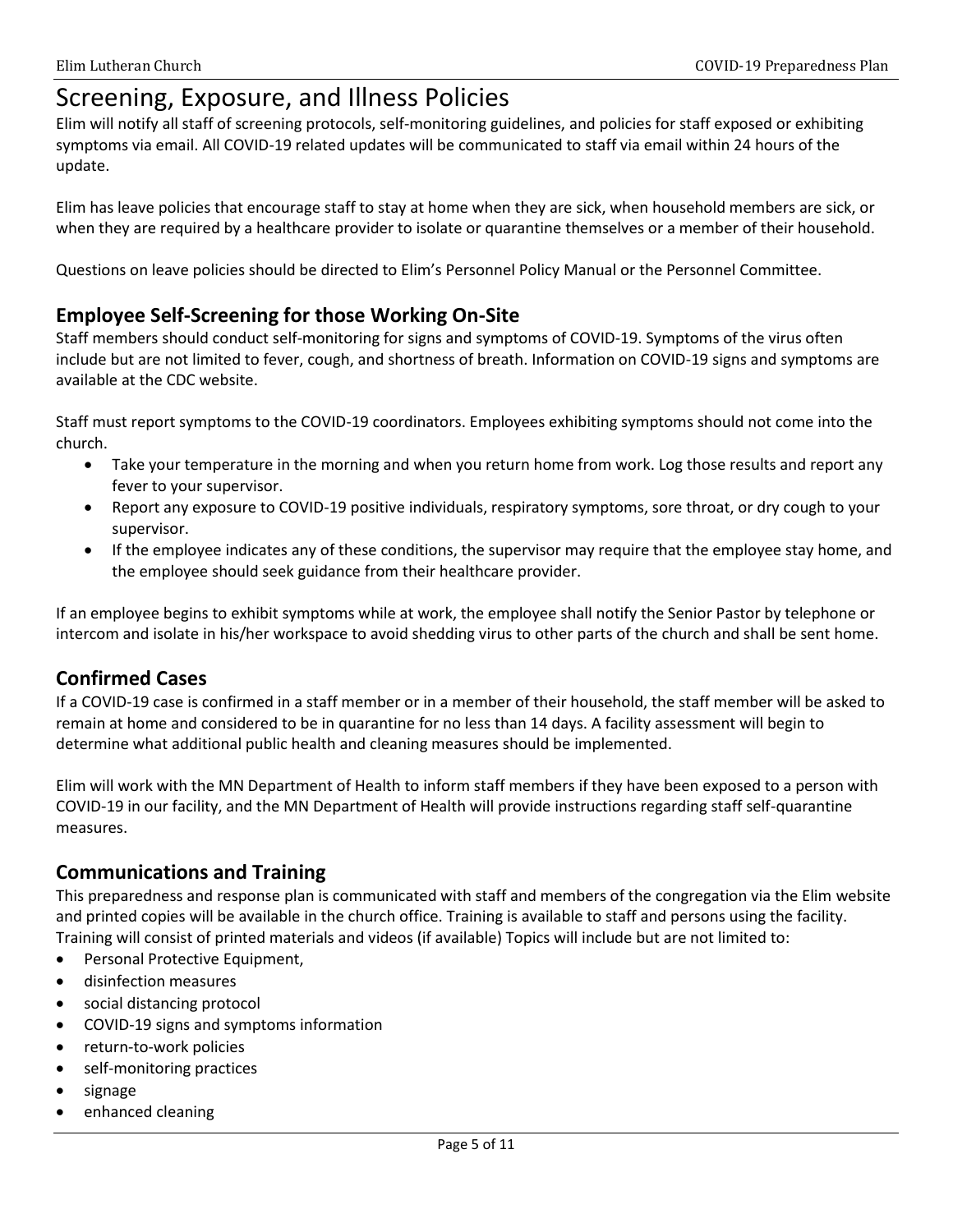### **Facility Use**

Elim serves as a gathering place for congregation and community members. Gathering purposes in the congregation include: congregational work, support to social justice missions, celebration events, community meetings, and social engagements. Use of the facility will be based on the phases of this plan and align with state guidance and policies. Priority will be given to mission related activities.

Any group that would like to use the facility while this plan is operational must make a request using the Request for Facility Use form (Appendix A). Each request will be reviewed by an internal committee designated by church leadership.

If approved, each group utilizing the facility will be required to:

- Review training provided by Elim
- Share Elim facility rules with participants
- Conduct appropriate social distancing
- Wear masks
- Wash hands
- Cover your cough
- Take attendance to include name and contact information

No member of the congregation or community may use the facility until they have received approval from the Senior Pastor and Council President.

The Elim Church Council has approved use of the facility by Scandia Preschool. The preschool has developed a separate COVID-19 Preparedness Plan. For more information, check the [Scandia Preschool website.](http://www.scandiapreschool.com/)

Appendix B provides a list of resources to support the church's decisions and activities during the COVID19 pandemic.

### **Elim Lutheran Church Phases**

The purpose of this phase approach is to provide guidance and direction for activities at the church. The disease progression is imperfectly known and there may be times where Elim may need to move back and forth between phases. [Describe phases, criteria for phase, and church activities. Phases and content in the table below is provided as an example. Churches should adjust accordingly based on state guidance, association/affiliation guidance, and local circumstances].

| <b>Phase</b> | <b>External Conditions</b>                  |           | <b>Church Activities</b>                                      |
|--------------|---------------------------------------------|-----------|---------------------------------------------------------------|
| 0            | Cases presenting in the state with          | $\bullet$ | Assess risk to staff and congregation.                        |
|              | limited community spread and testing is     |           | Meet with congregational council to determine facility        |
|              | limited.                                    |           | hibernation plan.                                             |
|              |                                             |           | Cancel or postpone facility onsite activities.                |
|              | Criteria (for phase):                       |           | Plan for social distancing activities.                        |
|              | Government and organization leaders         |           | Meet with staff and initiate plan for hibernation activities. |
|              | are initiating plans for social distancing. |           |                                                               |
|              | Government Orders for communities to        |           | Worship                                                       |
| $\mathbf{1}$ | stay at home. Disease spread is             | $\bullet$ | Worship services move to online delivery.                     |
|              | occurring in the community and              | $\bullet$ | Recording in the sanctuary is limited to critical elements of |
|              | hospitalization is increasing. Testing is   |           | worship, while maintaining at least 6 ft of space between     |
|              | limited and there are widespread PPE        |           | people.                                                       |
|              | shortages.                                  |           | Life celebrations (weddings, funerals, baptism) are postponed |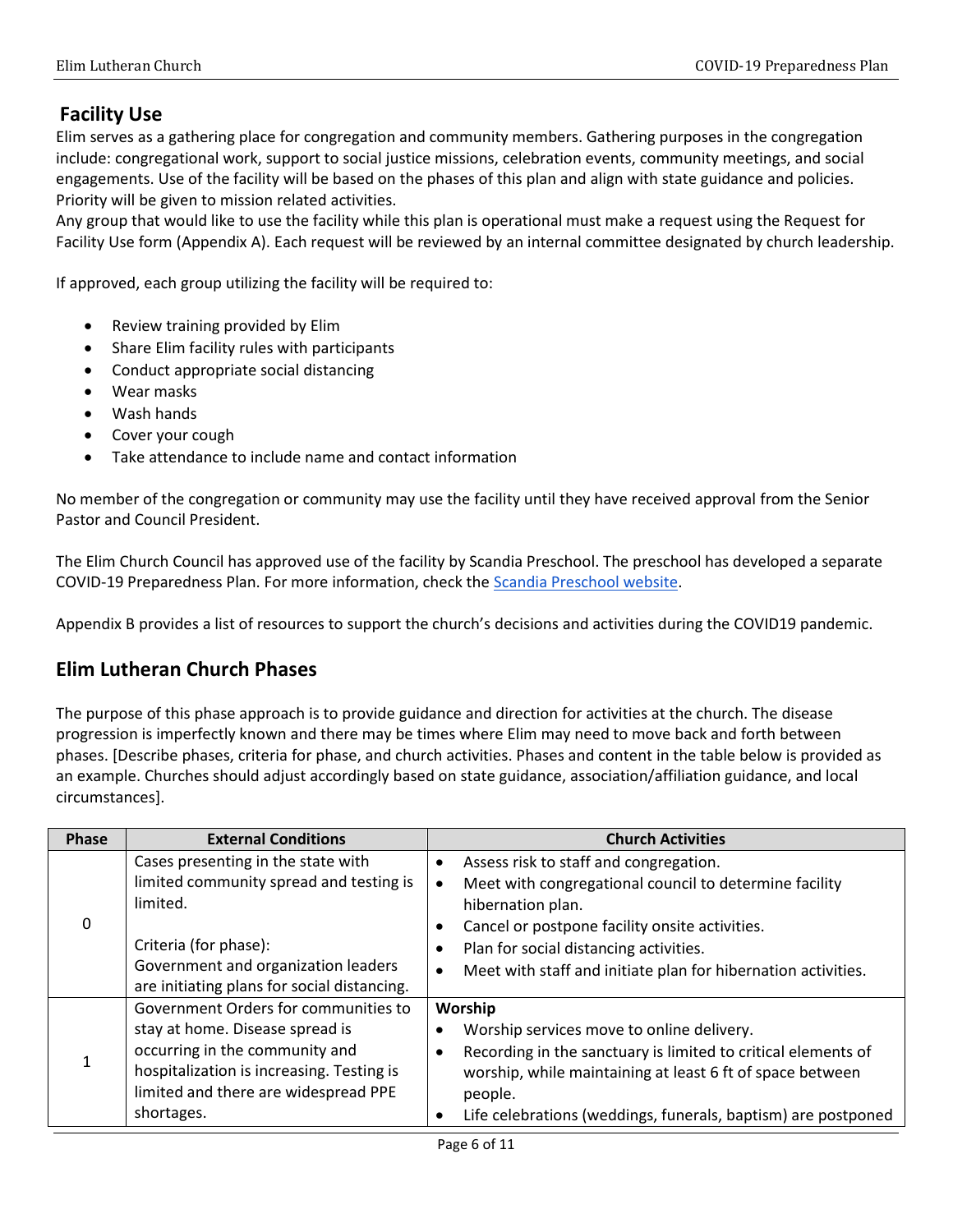| Phase          | <b>External Conditions</b>                                                                                                                                                                                                                                                                                                                 | <b>Church Activities</b>                                                                                                                                                                                                                                                                                                                                                                                                                                                                                                                                                                                                                                                                                                                                                                                                                                                  |
|----------------|--------------------------------------------------------------------------------------------------------------------------------------------------------------------------------------------------------------------------------------------------------------------------------------------------------------------------------------------|---------------------------------------------------------------------------------------------------------------------------------------------------------------------------------------------------------------------------------------------------------------------------------------------------------------------------------------------------------------------------------------------------------------------------------------------------------------------------------------------------------------------------------------------------------------------------------------------------------------------------------------------------------------------------------------------------------------------------------------------------------------------------------------------------------------------------------------------------------------------------|
|                | Criteria (for phase):                                                                                                                                                                                                                                                                                                                      | and all participants notified.                                                                                                                                                                                                                                                                                                                                                                                                                                                                                                                                                                                                                                                                                                                                                                                                                                            |
|                | Government issues to stay at home                                                                                                                                                                                                                                                                                                          | <b>Activities on-site</b>                                                                                                                                                                                                                                                                                                                                                                                                                                                                                                                                                                                                                                                                                                                                                                                                                                                 |
|                | orders.                                                                                                                                                                                                                                                                                                                                    | All Elim staff will work remotely.                                                                                                                                                                                                                                                                                                                                                                                                                                                                                                                                                                                                                                                                                                                                                                                                                                        |
|                |                                                                                                                                                                                                                                                                                                                                            | Staff may return to the facility to acquire equipment and<br>٠<br>record worship segments.<br>Bible studies and small groups will meet online.                                                                                                                                                                                                                                                                                                                                                                                                                                                                                                                                                                                                                                                                                                                            |
|                | There are declining case counts and                                                                                                                                                                                                                                                                                                        | Worship                                                                                                                                                                                                                                                                                                                                                                                                                                                                                                                                                                                                                                                                                                                                                                                                                                                                   |
| $\overline{2}$ | availability of testing is increasing.<br>Contact tracing is in place and PPE is<br>available for social distancing purposes<br>(e.g. cloth masks).<br>Criteria (for phase):<br>State provides relaxed guidance for<br>social distancing.<br>Facilities and core services staff have<br>adequately prepared for return to the<br>facility. | Worship is held online.<br>$\bullet$<br>Recording in the sanctuary is limited to critical elements of<br>$\bullet$<br>worship, while maintaining at least 6 ft of space between<br>people.<br>Life celebrations (weddings, funerals, baptisms) will not be<br>$\bullet$<br>held inside the church. Graveside funeral services are<br>permitted but should be kept to less than 25 in attendance<br>and be able to maintain social distancing. Masks are strongly<br>advised. Approval is required.<br><b>Activities on-site</b><br>Bible studies and small groups continue to meet online.<br>٠<br>Office functions are limited to ensure essential operations.<br>٠<br>Congregation councils and leadership teams of less than 10<br>$\bullet$<br>might consider meeting in person while wearing masks and<br>maintaining social distancing, or continue meeting online. |
|                |                                                                                                                                                                                                                                                                                                                                            | Facility users/renters may be allowed with approval and<br>٠<br>based on size and mission. Social distancing and public health<br>measures will be enforced.                                                                                                                                                                                                                                                                                                                                                                                                                                                                                                                                                                                                                                                                                                              |
|                | Government leaders continue relaxation                                                                                                                                                                                                                                                                                                     | Worship                                                                                                                                                                                                                                                                                                                                                                                                                                                                                                                                                                                                                                                                                                                                                                                                                                                                   |
| 3              | of social distancing measures. Cases of<br>COVID19 continue to decrease and<br>testing is available. PPE is widely<br>available.                                                                                                                                                                                                           | Worship is held online and in-person with social distancing<br>٠<br>measures implemented per local guidance. Multiple services<br>may be considered to spread out participation.<br>Entrance and exit into the church will be designed to avoid<br>٠<br>gathering.                                                                                                                                                                                                                                                                                                                                                                                                                                                                                                                                                                                                        |
|                | Criteria (for phase):<br>State provides relaxed guidance for<br>social distancing.                                                                                                                                                                                                                                                         | Communion/Eucharist may be offered in alignment with<br>$\bullet$<br>public health guidance. Consultation with church<br>association/affiliation authorities will occur prior to offering.<br>Group singing may be considered based on recommendations<br>٠                                                                                                                                                                                                                                                                                                                                                                                                                                                                                                                                                                                                               |
|                | Facilities and core services staff have<br>adequately prepared for return to<br>campus.                                                                                                                                                                                                                                                    | by public health authorities.<br>No-touch alternatives for passing the peace, collecting<br>٠<br>offering, and liturgical resources. Consider removing prayer<br>books and Bibles if you will have multiple services. Use                                                                                                                                                                                                                                                                                                                                                                                                                                                                                                                                                                                                                                                 |
|                | Congregation has the ability to gradually<br>expand the number of people in the<br>building while maintaining social<br>distancing.                                                                                                                                                                                                        | bulletins (do not reuse) or screens as alternatives.<br>No fellowship/social hour will be scheduled during this phase.<br>$\bullet$<br>People are encouraged to leave the building after the service<br>(no mingling).                                                                                                                                                                                                                                                                                                                                                                                                                                                                                                                                                                                                                                                    |
|                |                                                                                                                                                                                                                                                                                                                                            |                                                                                                                                                                                                                                                                                                                                                                                                                                                                                                                                                                                                                                                                                                                                                                                                                                                                           |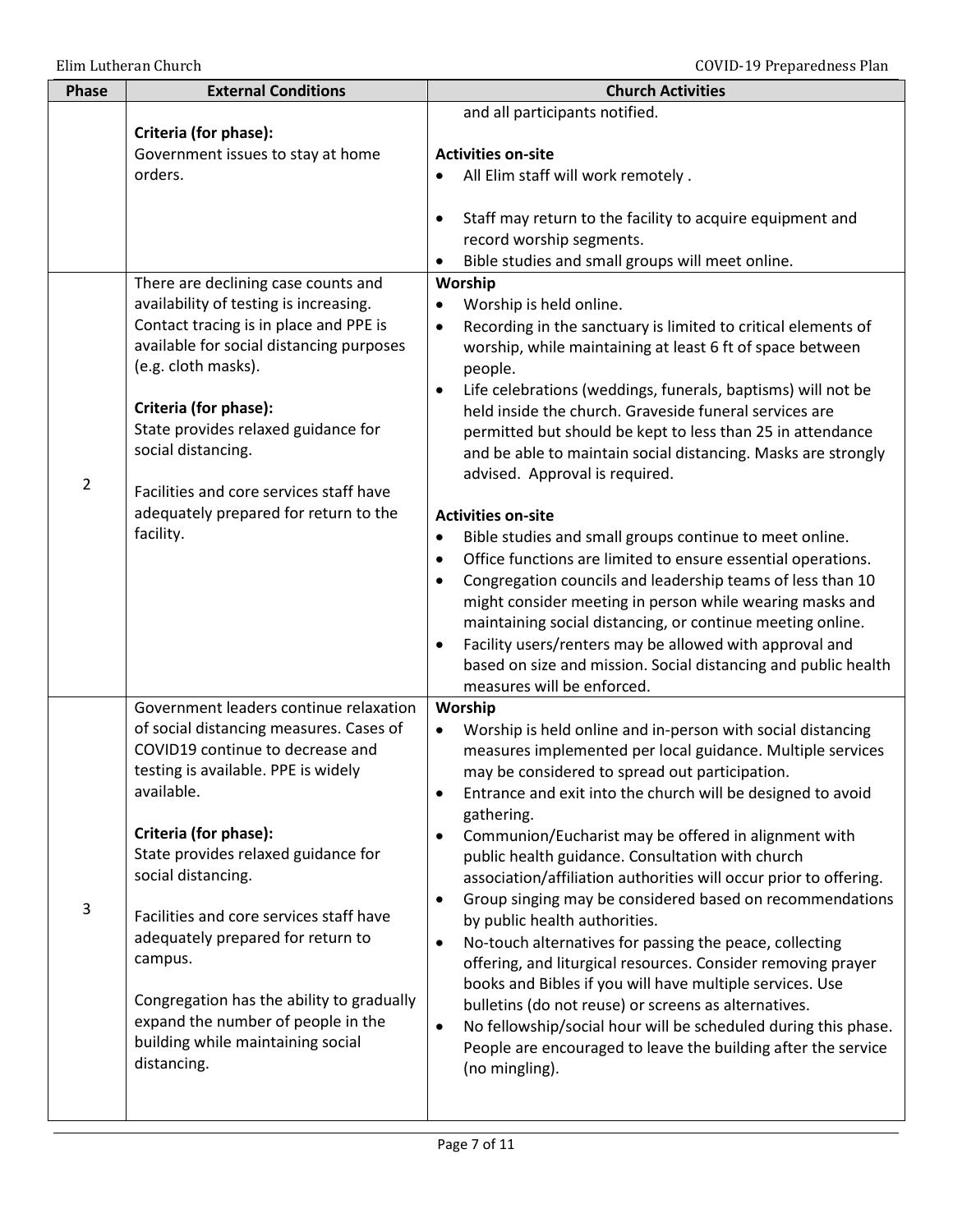| <b>Phase</b> | <b>External Conditions</b>                                                                                                                                                                                                            | <b>Church Activities</b>                                                                                                                                                                                                                                                                                                                                                                                                                                                                                                                                                                                                                                                                                                             |
|--------------|---------------------------------------------------------------------------------------------------------------------------------------------------------------------------------------------------------------------------------------|--------------------------------------------------------------------------------------------------------------------------------------------------------------------------------------------------------------------------------------------------------------------------------------------------------------------------------------------------------------------------------------------------------------------------------------------------------------------------------------------------------------------------------------------------------------------------------------------------------------------------------------------------------------------------------------------------------------------------------------|
|              |                                                                                                                                                                                                                                       | <b>Activities on-site</b><br>Bible studies and small groups meet in person while<br>maintaining some online options for high risk individuals and<br>those who do not feel comfortable being in public. Approval is<br>required.<br>Office functions continue remotely.<br>Groups, teams, and committees could meet in person.<br>Approval is required.<br>High risk individuals (people over 60 and those with underlying<br>conditions), whether staff, volunteers, or program participants,<br>should continue to shelter in place during Phase 3.<br>Social distancing and public health practices (e.g. wearing masks)<br>will be implemented while at church and in community ministry,<br>as is recommended in public spaces. |
| 4            | There are no or minimal state<br>restrictions. Vaccine available.<br>Widespread testing and identification of<br>new COVID-19 cases, with quarantining<br>is occurring.<br>Criteria (for phase):<br>No or minimal state restrictions. | Business as usual.                                                                                                                                                                                                                                                                                                                                                                                                                                                                                                                                                                                                                                                                                                                   |

### **Elim Activities Chart**

|                            | Phase 0              | Phase 1              | Phase 2                                    | Phase 3                                    | Phase 4 |
|----------------------------|----------------------|----------------------|--------------------------------------------|--------------------------------------------|---------|
| <b>Worship Services</b>    | Online               | Online               | Online                                     | In person with<br>social distancing        | Normal  |
| <b>Students</b>            | Online               | Online               | Online                                     | Online                                     | Normal  |
| <b>Ministry Events</b>     | Online               | Online               | Online                                     | In person with<br>social distancing        | Normal  |
| <b>Office Staff</b>        | Remote               | Remote               | Remote/Onsite<br>with social<br>distancing | Remote/Onsite<br>with social<br>distancing | Normal  |
| Community<br><b>Groups</b> | Online/<br>Postponed | Online/<br>Postponed | Online/Postpone<br>d                       | In person with<br>permission               | Normal  |
| Life Celebrations          | Postponed            | Postponed            | Postponed                                  | In person with<br>permission/limits        | Normal  |

### **Worship**

We have never stopped worshipping. It is Elim's intention to re-open for worship services and other uses of the church facilities and grounds in a series of phases. This document currently addresses only Phases 1-3 of this re-opening. It is the intention of the COVID-19 Plan committee to meet regularly to discuss potential modifications to Phase 1-3 and any future phases.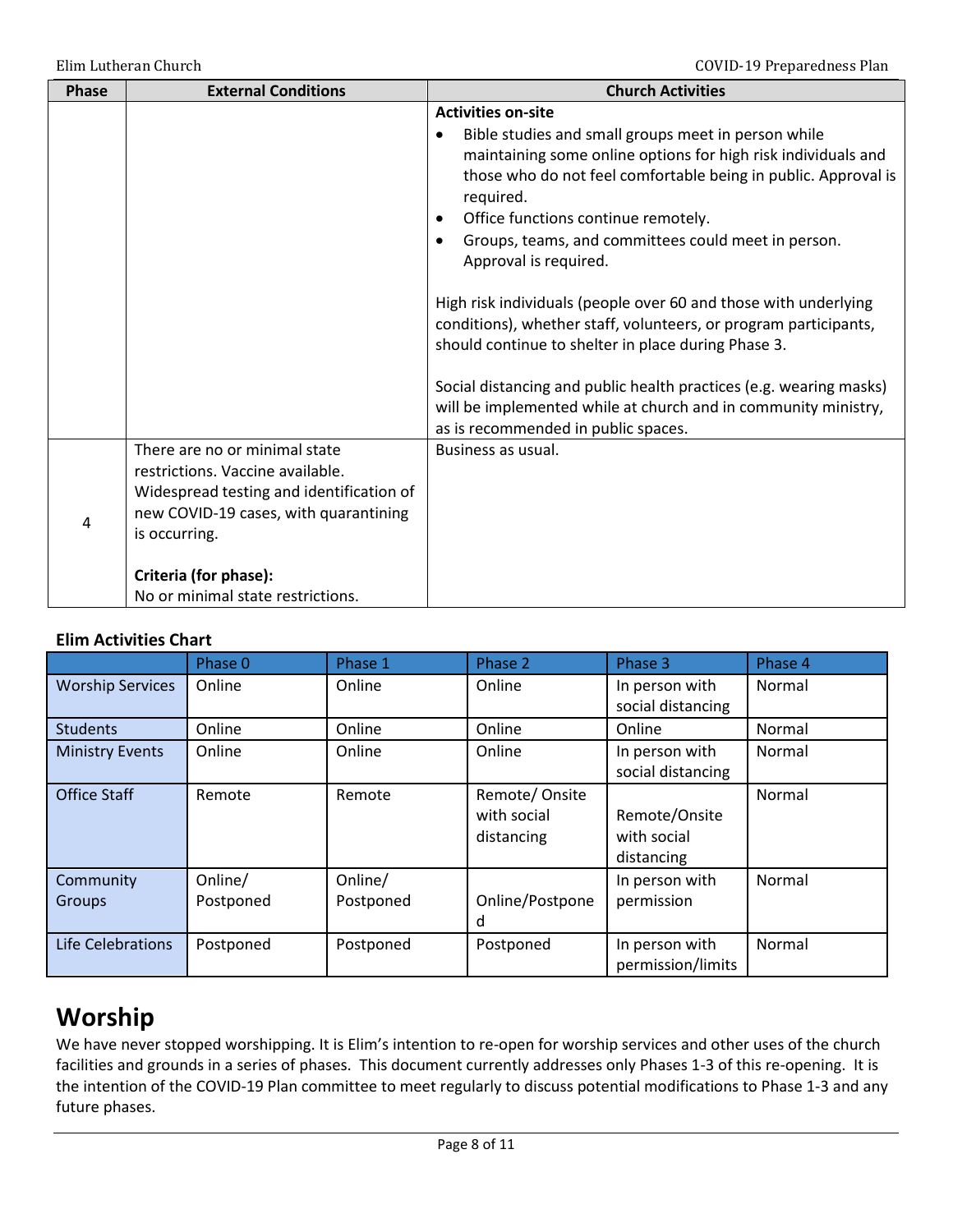### **Phase 3 - Outdoor Worship alongside Online Worship Services**

### **Online Worship Services**

Worship services will continue to be recorded for online worship opportunities for all who are interested. Viewing the recorded service is still the best option if you are compromised, vulnerable or feeling unsafe attending a worship service in person. Elim is committed to continuing to provide recorded services indefinitely, and wants all to know that it is a great option for worship in these challenging times.

### **Outdoor Worship Services**

Outdoor Sunday worship services will be held on the Gammelgarden lawn beginning July 18th, 2020 at 9:00am and each Sunday thereafter, until further notice. As always, everyone is welcome. In the event of rain or inclement weather, worshipers should stay home and use the online service if available to them.

### **Outdoor Service Public Health Measures**

Elim expects compliance with the following procedures for all worshipers at the outdoor services:

- Masks: All worshipers will be required to wear masks at all times on before, during and after services while on the grounds of the church. If a worshiper does not have a mask, elim will have a limited supply to offer. The worship team, because they will be physically distant by at least 6-12 feet from the congregation during worship, will not be required to wear a mask while at the front of the worship. Flags will be placed in the ground to help worshipers identify the distance needed.
- Hospitality Teams: All members of the hospitality teams will be required to wear masks at all times but will also sign off on a form confirming they do not have symptoms associated with Covid-19 as set forth below. All worshipers will need to check in at the hospitality table with their phone number.
- Symptoms: if a person is experiencing any of the following symptoms, they should not attend an outdoor worship service:
	- Fever over 100 degrees
	- Cough
	- Shortness of breath
	- Chills
	- Headache
	- Muscle pain
	- Sore throat
	- Loss of taste or smell
- Seating: Families will be seated together in areas marked off and separated from other worshipers at a distance of at least 6 feet from other families.
- Chairs: All worshipers will bring their own chairs to sit on during the worship services.
- Communion: Elim has a limited supply of individually packaged communion available, but worshipers may bring their own supplies.
- Offering: No touch alternative for making an offering will be provided.
- Fellowship/coffee hour: No fellowship or social hour will be offered before and after the service. In the spirit of loving our neighbor, all are encouraged to leave the promises upon conclusion of the service.
- Restrooms: A portable toilet is available in the Gammelgarden Museum parking lot for use before, during, and after the service. Restrooms within the main building will not be available for use.
- Handwashing: all are instructed to wash their hands with soap and water for at leasat 20 seconds or use a hand sanitizer that contains at least 60% alcohol if soap and water are not readily available. Hand sanitizer will be available at the hospitality table when checking in for service.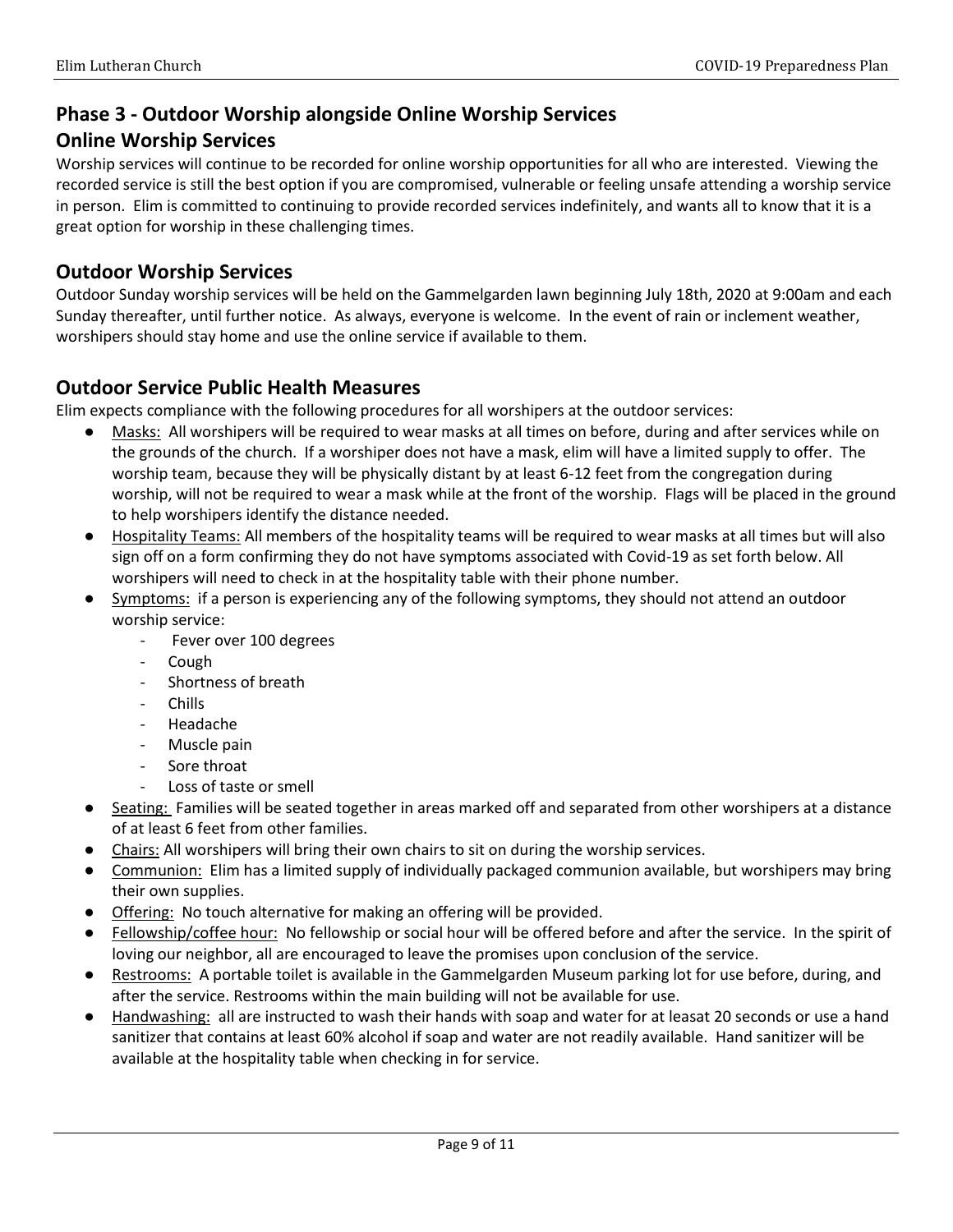### **Appendix A – Request for Facility Use**

Elim's priority continues to be the health and safety of all members of our community. However, we also recognize that our facility supports the missions of our congregation and our community. Consistent with Minnesota orders and public health advice, this form will enable congregational leadership to identify who might be permitted back to use the facility, starting first with groups who support essential congregational and social justice missions for our congregation and community.

For everyone's safety, the congregation's intent is to slowly and gradually invite groups back. Decisions for facility use will be based on phases of the Elim preparedness and response plan. To facilitate approval for use of our facility, please provide the information requested below and submit it to the Elim Church Office.

| <b>Requestor Name</b>                                                                                                | <b>Requestor Phone Number</b>                                                                              |
|----------------------------------------------------------------------------------------------------------------------|------------------------------------------------------------------------------------------------------------|
|                                                                                                                      |                                                                                                            |
| <b>Name of Group</b>                                                                                                 | <b>Size of Group</b>                                                                                       |
|                                                                                                                      |                                                                                                            |
| <b>Gathering is:</b><br>One Time                                                                                     | Date(s) for gathering                                                                                      |
| Recurring                                                                                                            |                                                                                                            |
| Describe Frequency (e.g., weekly) _                                                                                  |                                                                                                            |
| Provide a brief summary of the gathering and why it must be done on-site or at another location away from your home. |                                                                                                            |
|                                                                                                                      |                                                                                                            |
|                                                                                                                      |                                                                                                            |
|                                                                                                                      |                                                                                                            |
|                                                                                                                      |                                                                                                            |
|                                                                                                                      |                                                                                                            |
|                                                                                                                      |                                                                                                            |
| Elim will provide guidance for use of the facility. Describe the precautions you will take to ensure your health     |                                                                                                            |
| and safety and the health and safety of those who will participate in the gathering. (methods and means for          |                                                                                                            |
| social distancing, PPE, etc.)                                                                                        |                                                                                                            |
|                                                                                                                      |                                                                                                            |
|                                                                                                                      |                                                                                                            |
|                                                                                                                      |                                                                                                            |
|                                                                                                                      |                                                                                                            |
|                                                                                                                      |                                                                                                            |
| ➤<br>group. The purpose of this list is to be able to contact all members in the event that someone in the           | Elim requires that the group leader keep a list of the names and contact information of all members of the |
|                                                                                                                      |                                                                                                            |